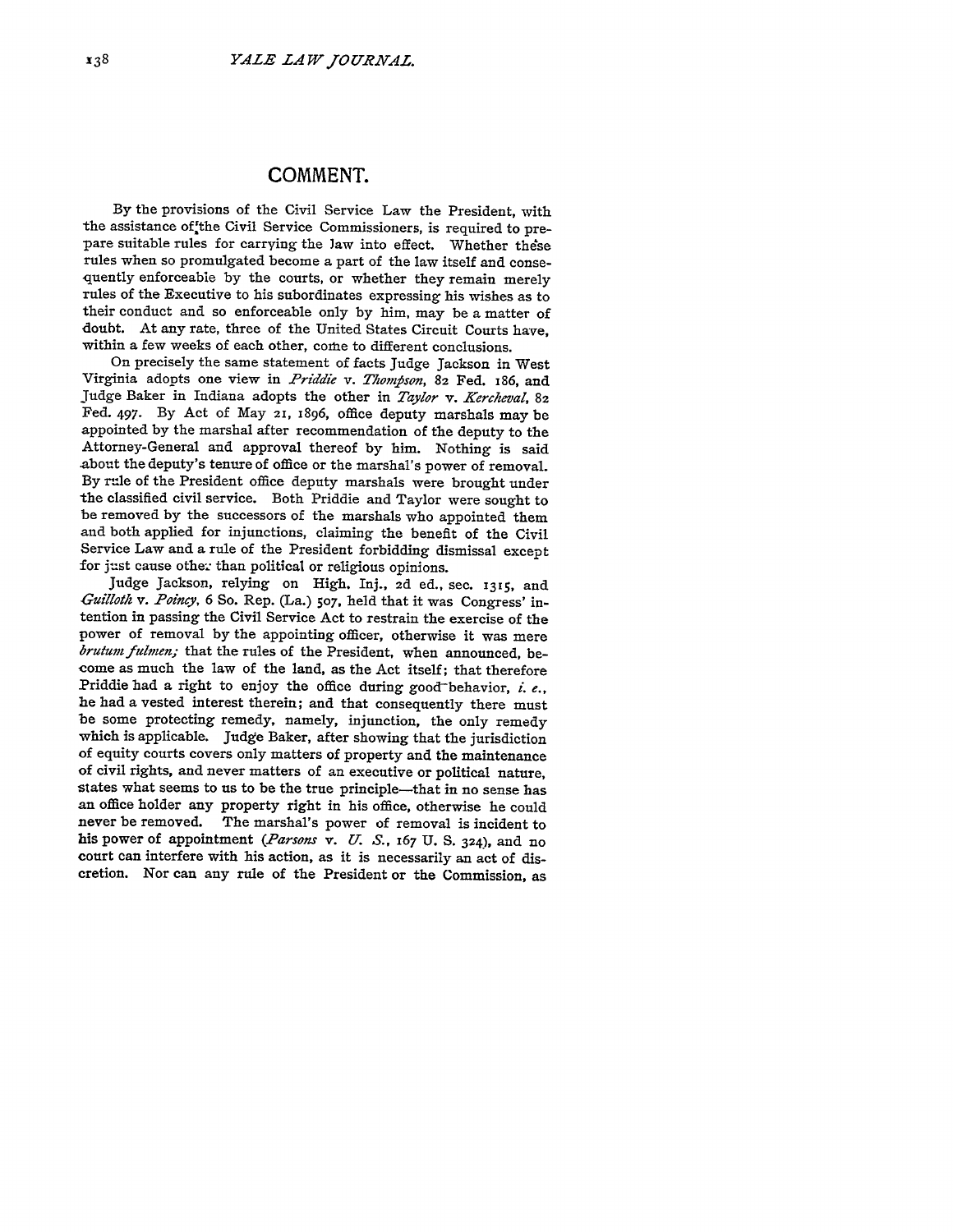neither have legislative powers either originally or by delegation, change the law. Orly in the sense that acts done under them are upheld may they have the force of law; any transgression will render the transgressor liable only to the executive power, not to the law and the courts *(U. S.* v. *Eaton,* 144 **U. S.** 677). In *Carr v. Gordon,* **82** Fed. 373, Judge Jenkins of Illinois came to the same conclusion as Judge Baker, where the facts were that the Postmaster of Chicago had transferred the superintendent of a sub-station, who was under the Civil Service Law, to a lower position in the delivery department at a lower salary, without preferring any charges against him or giving any opportunity for defense.

Within the last few years an evil has arisen which threatens to increase to such an extent as to almost overwhelm the treasuries of some of the smaller States. This is the employment of expert witnesses, notably physicians, to give opinion-evidence, and the payment of exorbitant prices therefor. In the majority of large murder trials, which seem to have furnished the market for such evidence, the accused is unable financially to employ counsel, who are thereupon supplied at the expense of the State. These counsel generally demand the employment of expert witnesses, whom it also devolves upon the State to pay. This custom has greatly increased the expenses of the States. Therefore, any method tending to decrease such expenditures will be welcomed. The Supreme Court of Illinois, following the lead of Alabama, in the case of *ex parte Dement*,  $\zeta$ 3 Ala. 389, and several other States, has decided in *Dixon v. People*, 48 N. **E.** Rep. io8, that a physician, subpoenaed as an expert witness only, without knowledge of the particular facts of the case, may be compelled to testify without extra compensation beyond that allowed to witnesses by statute. A physician was here asked a hypothetical question, and refused to answer without additional compensation; whereupon he was fined for contempt, and his appeal from such judgment was not sustained. The case differs from Wright v. People, 112 **Ill.** 540, where the witness had visited a patient professionally, and had voluntarily given part of the testimony desired.

In England, fees paid to witnesses are regulated by the profession or calling of such witness; but such a rule has never prevailed in this country. Three grounds are here given, however, why extra compensation should be paid. The first, that the time of an expert witness is more valuable than that of an ordinary one, has of late years been repeatedly denied. Another reason put forward is that the skill and knowledge of an expert are his own property, and cannot be taken without due compensation. But it is here decided that such skill and knowledge are property only when applied in effecting some cure; not when answering a question put upon trial, unless they require special preparation or work. The third reason is one depending